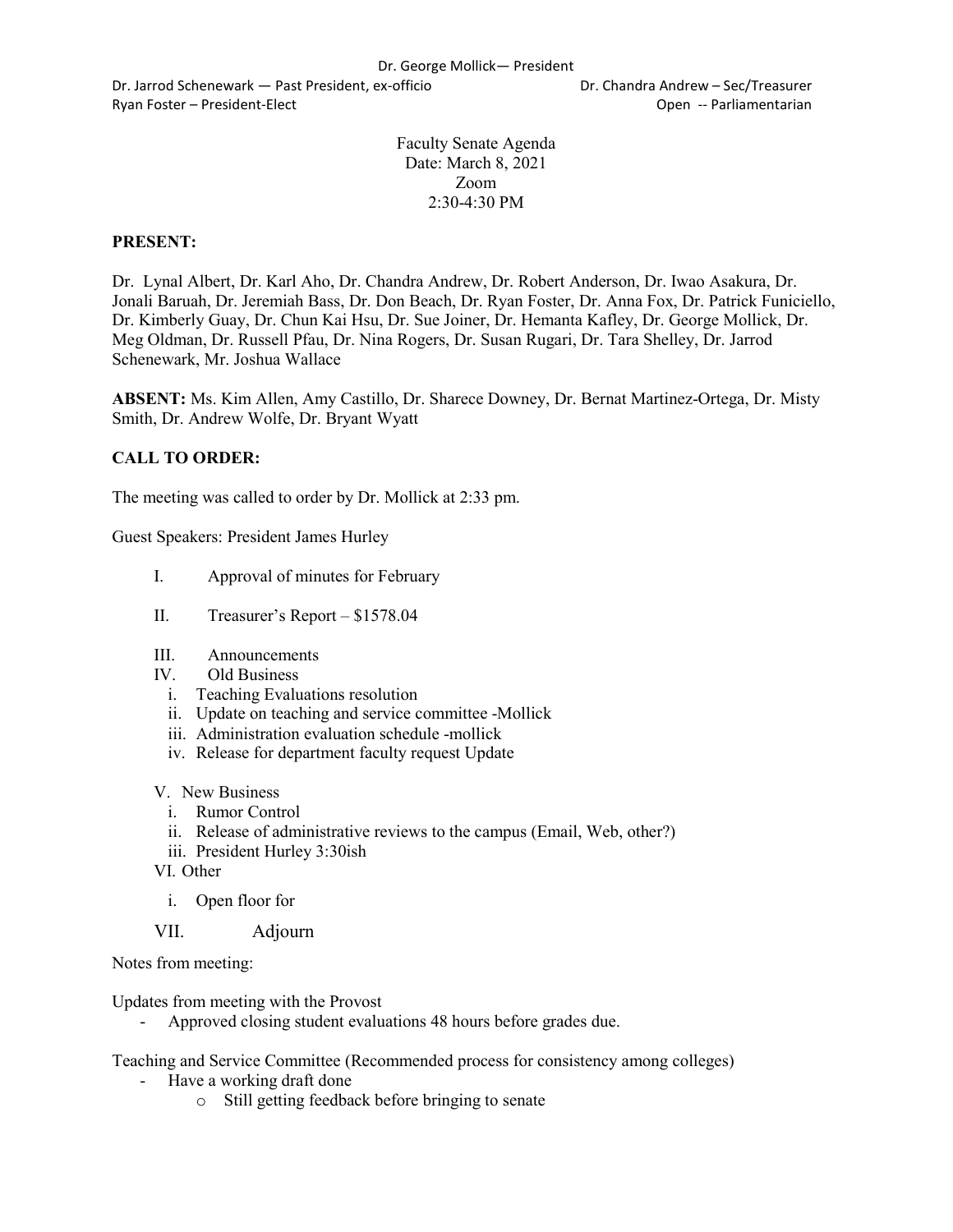Dr. Jarrod Schenewark — Past President, ex-officio Dr. Chandra Andrew – Sec/Treasurer Ryan Foster – President-Elect Controller Controller Controller Controller Controller Controller Controller Controller Controller Controller Controller Controller Controller Controller Controller Controller Controller Contr

- o Gone through by multiple members
- o Next will look at from administrative before bringing back to senate

Release for Department and Faculty

- Recommendation was made to build in release to positions in campus climate report
- Discussed with Provost and how it is funded
- Provost has agreed to put forward a budget item to fund 5 departments and give a 1.0FTE release
	- o Identified two options to get something done for next year
	- o Shooting for fall 2021 budget
- Discussion on how this could/would work if funding is received

Administrative Evaluations

Discussion on status. What will be done with them.

Texas Coordinated Council of Faculty Senates

- Conversation centered around last meeting
- Last meeting was virtual
- Talking about taking the council national or pulling more states into it

Question about outreach campus

- Any presence/input from faculty on new building for Fort Worth campus?
- Faculty office space issue not enough space for tenure-track faculty
- Does faculty have a voice on the new building?
	- o Architects for current builder oversold on building capabilities to meet needs
	- o Rumor is going around that no offices will be included in second building
	- $\circ$  Offices on 3<sup>rd</sup> floor in current building are not designated for people and don't appear to be in use

Discussion about incorporating more reps for those housed in off-campus locations—NEXT MEETING **CONVERSATION** 

President Hurley – joined at 3:46 p.m.

Dissimilarities between restrictions on campus – both sides of the house

- Not sure of restrictions being placed on academic side of the house
	- o Senate members shared some of the restrictions with President Hurley
- Consistency needs to happen on campus
	- o If we're going to have football games, we need to remain consistent
- Addressed the issue in Fine Arts
	- o He was not aware of until this weekend
	- o He was approached after the Ring Ceremony
	- o Double standards are not fair
		- Has attended more fine arts performances more than athletics
	- o Was livid when he found that out
- We are going to look different in the fall
	- o We have to look different in the fall
- We have to get back to a sense of normal sooner rather than later

Question – Will we require students to be vaccinated?

- First we need enough for faculty and staff
- From a federal guideline, we cannot require anyone vaccinate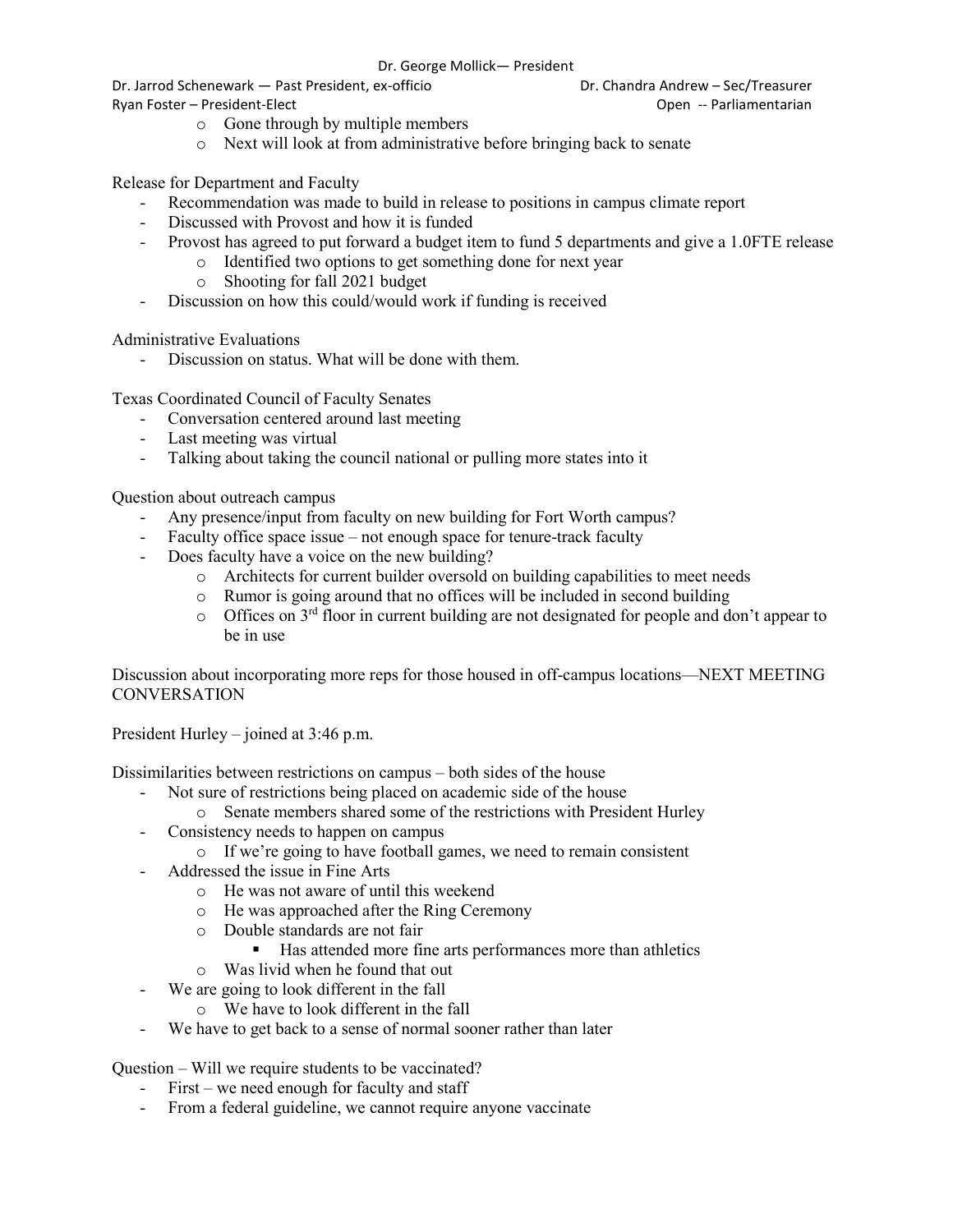#### Dr. George Mollick— President

Dr. Jarrod Schenewark — Past President, ex-officio Dr. Chandra Andrew – Sec/Treasurer Ryan Foster – President-Elect Controller Controller Controller Controller Controller Controller Controller Controller Controller Controller Controller Controller Controller Controller Controller Controller Controller Contr

- o May change due to new president
- o As of today, that cannot be required. We can only highly encourage.
- Cannot provide an AWOL if you refuse to vaccinate
- No guidance at this time to address the question

Question about vaccines Tarleton has received?

- Now at 1C
- That DOES include Tarleton faculty
- The Governor's intent when he said "educators," he meant EVERY educator
- Encourage everyone to get vaccinated
- We need more vaccines and we need them faster
- We've applied to become the first model to vaccinate all faculty and staff
- We received 200  $\rightarrow$  all were allocated
	- o Asked for more
	- o Process on Wednesday
		- Need them faster

Question – Parents able to attend Fine Arts events? Is that a done deal? Can we invite parents?

- $-$  Yes,  $100\%$
- We will not discriminate which parents can come
- That's not right or fair

Merit Process – where we are and plan for future

- Submitted for 4% merit  $\rightarrow$  tabled by the BOR until spring semester
- Chancellor  $\rightarrow$  allowed 4% one-time merit
- Our finances are solid
- Built reserve account above 3-month threshold; about 3.2-3.3; hoping to be 3.4 by end of fiscal year
- Have built in perpetual 3% merit increase into budget
- Numbers are trending pretty strong, down in transfers
	- o Community/Jr. Colleges down 22% nationwide
- Working with Noel-Levitz to establish a program (T-Gap) aimed at transfer students
	- o Will be announced tomorrow
	- o Similar to partnership with high schools
- Transfer students is the only area we are down in
- Retention is remarkable we were in the  $80s$  (fall to spring)
	- $\circ$  Did increase  $\sim$ 2% from fall to fall
- Need to get more transfers
	- o If not, that will catch up to us in 3 years

#### Legislative Update

- Gave testimony to Senate and House
- Went as well as it possibly could go
- One of the few institutions who could advocate for increased funding and be rewarded for growth
	- o Need funding formula to adjust
	- o Hoping they reward growth
- TRBs don't think they are dead, but are on life support
	- o Going to come down to tradeoffs in the legislative sessions
	- o If it happens, will be an add-on to a bill

Question on Second Building in Fort Worth and Faculty Input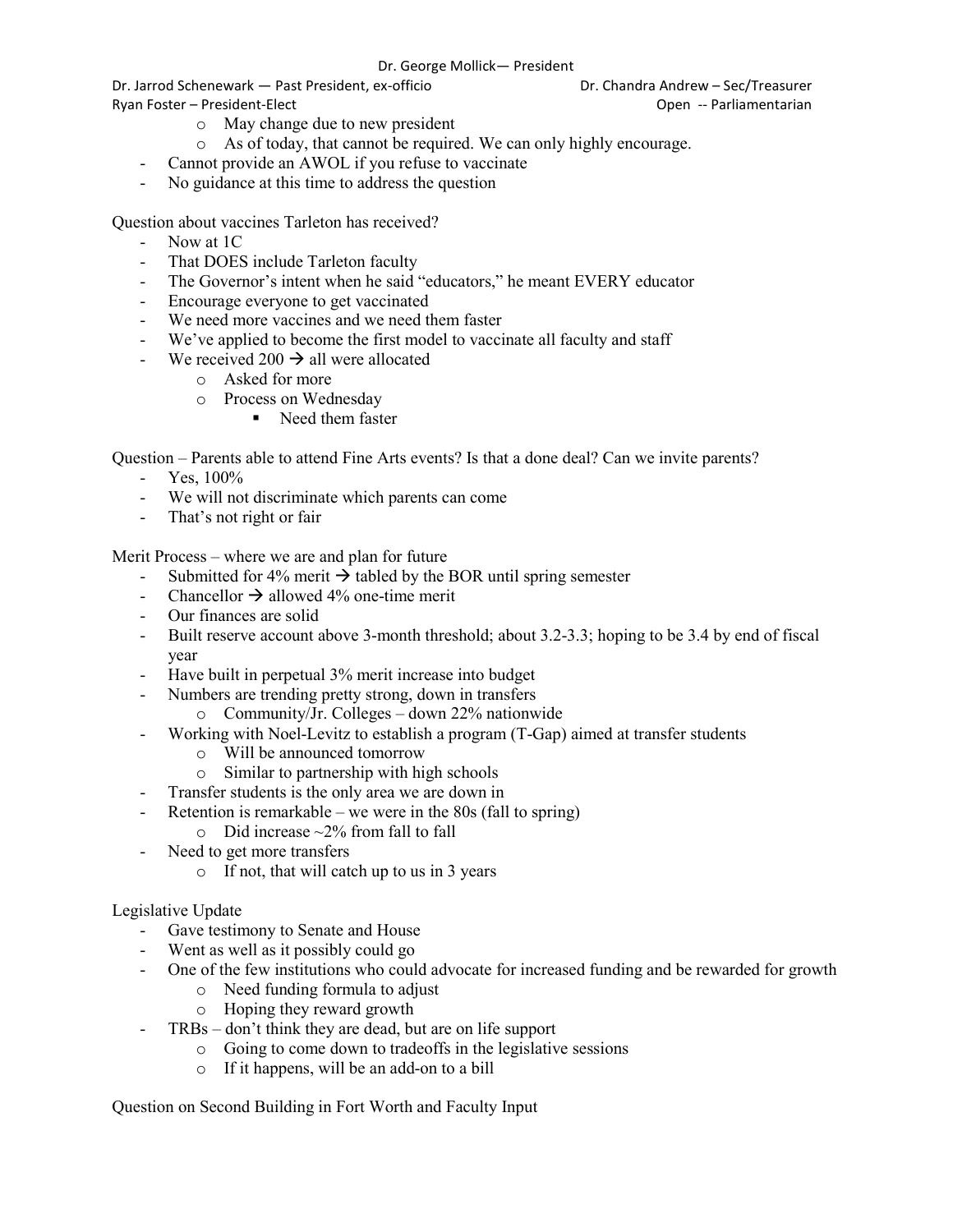Dr. Jarrod Schenewark — Past President, ex-officio Dr. Chandra Andrew – Sec/Treasurer

- Recommended to reach out to Dr. Kim McCuistion
- Geared toward Education and Health and Human Sciences Colleges
	- o Encouraging them to work together
	- o Collaborative spaces vs. siloed ownership
- Office spaces for faculty
	- o Could move around space in Building 1 to create that space with the addition of Budling 2

Won't go back to Legislature for 2 weeks

# Program – Dr. Rupa Iyer

- Going to take about \$1 million of COVID relief to do experiential learning/research (faculty led) this summer and stipends for faculty to conduct these experiences
	- o Stipends would be tiered from students through faculty
	- o Leading engagement activities research or experiences
- Dr. Iyer will have more information. Those interested need to contact her
- Encourages faculty and students to seek the opportunity and get involved
- Depending on funding from last stimulus, funding may be even higher
- Dr. Iyer has already advocated for help for IRB and increasing stipends for research activities

Question on Study Texas Grants and pre-/post-testing for COVID. Not sure how to get that done

- Hurley will talk to Kent.
- Hurley encouraged applying for a grant through Dr. Iyer
- He wants the problem of too many applications and needing more funding

# Merit

- Proposed a 3% merit in next year's budget and that is on the base
- System's stance on no institution doing a perpetual merit increase; we will know within probably the next 60 days what our budget will be
- Investing in our human capital is really important
- He has not received a raise since he got here
- He has to ensure we can attract/retain quality faculty
	- o We have to play catch up
	- o We have suppressed salaries
	- o We need to attract and keep the best and the brightest
	- All he can fix is what we are doing moving forward
		- o He was relentless for getting the one-time 4% merit
- We're going to invest in our people

# Athletics – Dr. Beach

It is working based upon the fall's metrics, scholarship, progress, and meeting the increased standards of D1

#### Hurley's Response

- We are recruiting a much more academically ready athlete
- It is raising the profile
- Garnering a lot of positive attention for the university

Left at 4:34 p.m.